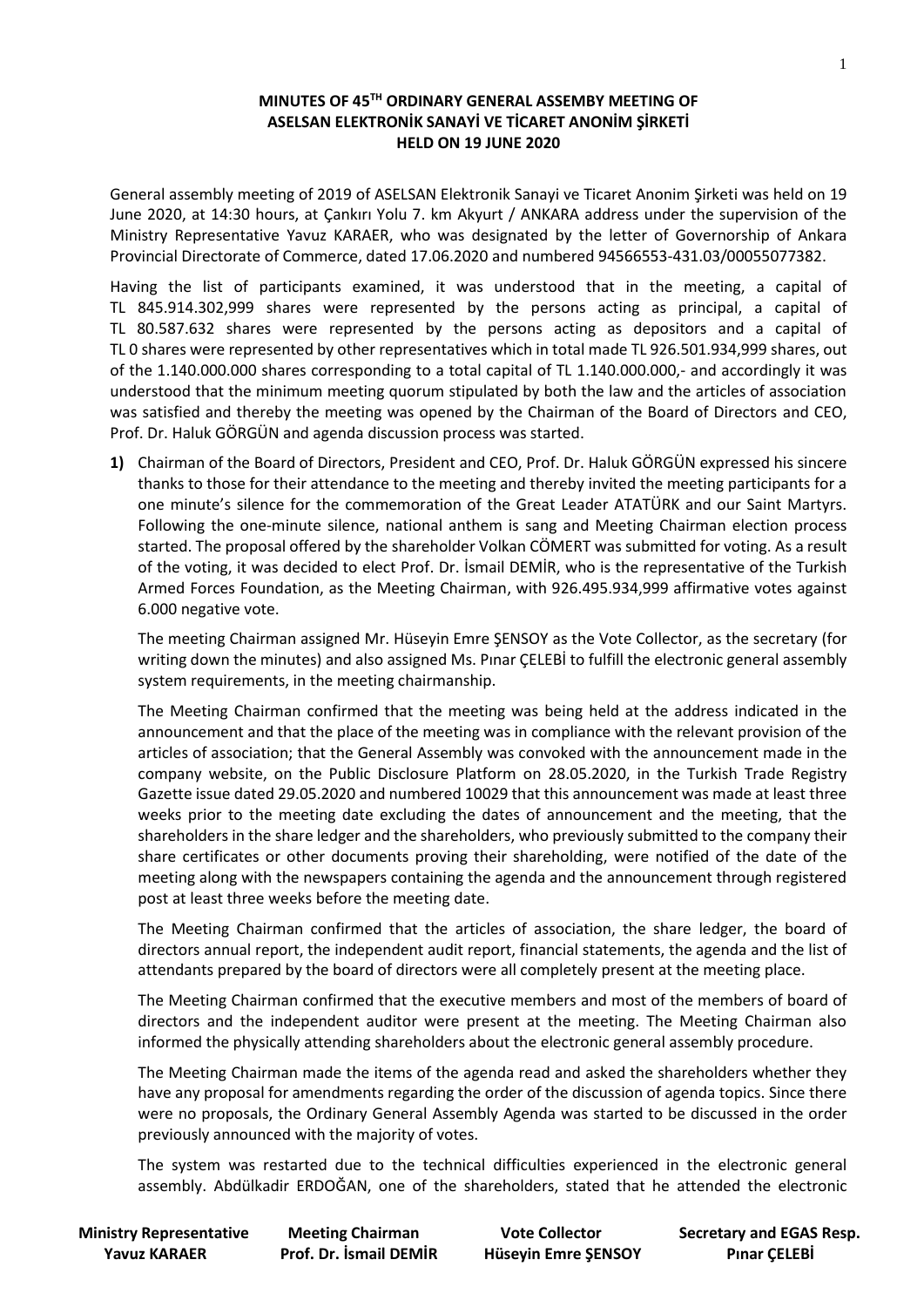general assembly and that there was no problem, and that he was able to follow the general assembly from the electronic platform without any problem. Nevertheless, the Meeting Secretary explained that the problem experienced by the shareholders was related to the Central Registry Agency system and that they contacted related people for the correction of the system and that the problem was resolved and the voting for the meeting chair election shall be held again. At the end of re-voting, the representative of Turkish Armed Forces Foundation, Prof. İsmail DEMİR was approved with the majority of votes.

- **2)** The Annual Report for the fiscal year 2019 prepared by the Board of Directors was read. The Meeting Chairman asked if there was anyone who would like to speak regarding the agenda. As there were no proposals, the negotiation of topic 3 of the agenda was passed on to.
- **3)** The independent audit report with respect to 1 January 31 December 2019 fiscal year prepared by the Independent External Audit Company Yeditepe Bağımsız Denetim A.Ş. was read.
- **4)** The Consolidated Balance Sheet and Income Statement in compliance with the Communique of the Capital Markets Board with Serial:II and Number:14.1 with the Balance Sheet and the Income Statement in compliance with the General Communique on Accounting System Application were read. The Meeting Chairman asked if there was anyone who would like to speak regarding the agenda. The Meeting Chairman submitted the agenda for negotiation.

A question has been raised by Abdülkadir ERDOĞAN, one of the shareholders, about the fact that some brokerage firms made negative comments by looking only at the cash flow instead of positive details due to the fact that ASELSAN is realizing its receivables in the last quarter of the year. The Meeting Chairman stated that; there was no problem in the cash flow of the company, it is obvious that there was a strong cash flow to ASELSAN given the large projects and advances taken, the works undertaken by ASELSAN were large and future-oriented and that this is a positive for retail investors, therefore, there was no problem in the cash flow of the company. As there were no other proposals, the voting was started. As a result of the voting, the financial statements for the fiscal year 2019 were approved with 926.039.134,999 affirmative votes against 462.800 negative vote.

- **5)** Acquittal of the members of Board of Directors on operations and accounts of the company for the fiscal year 2019 was put to voting. As a result of the voting, the members of Board of Directors were acquitted with 925.850.481,999 affirmative votes against 651.453 negative vote.
- **6)** The Meeting Chairman had the Board of Directors' proposal for profit distribution, which was also included in the 2019 annual report, read and put to vote. Accordingly the proposal of the Board of Directors was accepted with 926.491.648,999 affirmative votes against 10.286 negative votes.

Accordingly, of the net profit generated by our company from its 2019 activities;

- In accordance with Article 519/(1) of the Turkish Commercial Code, General Legal Reserves amounting to TL 6.383.631,38 is going to be allocated,
- Out of net distributable profit to the shareholders for the period, calculated in the framework of the dividend distribution regulations and decisions of the Capital Markets Board, gross, TL 335.000.000,- (Kuruş 29,38596 per share of TL 1 and 29,38596% on the basis of the capital) (net TL 284.750.000,- Kuruş 24,97807 per share of TL 1 and 24,97807% on the basis of the capital) shall be distributed in the form of cash and TL 1.140.000.000,- shall be distributed as non paid-up share, which equals to 100% of the capital,
- In accordance with Article 519/(2) of the Turkish Commercial Code, General Legal Reserves amounting to TL 27.800.000,- is going to be allocated,
- The remaining profit is going to be allocated as Extraordinary Legal Reserves,

and distribution of the cash dividends to the shareholders will be distributed as of July 17, 2020, October 16, 2020, and December 18, 2020 in 3 equal installments and the non paid-up share will be distributed following the completion of the legal process.

 **Yavuz KARAER Prof. Dr. İsmail DEMİR Hüseyin Emre ŞENSOY Pınar ÇELEBİ**

 **Ministry Representative Meeting Chairman Vote Collector Secretary and EGAS Resp.**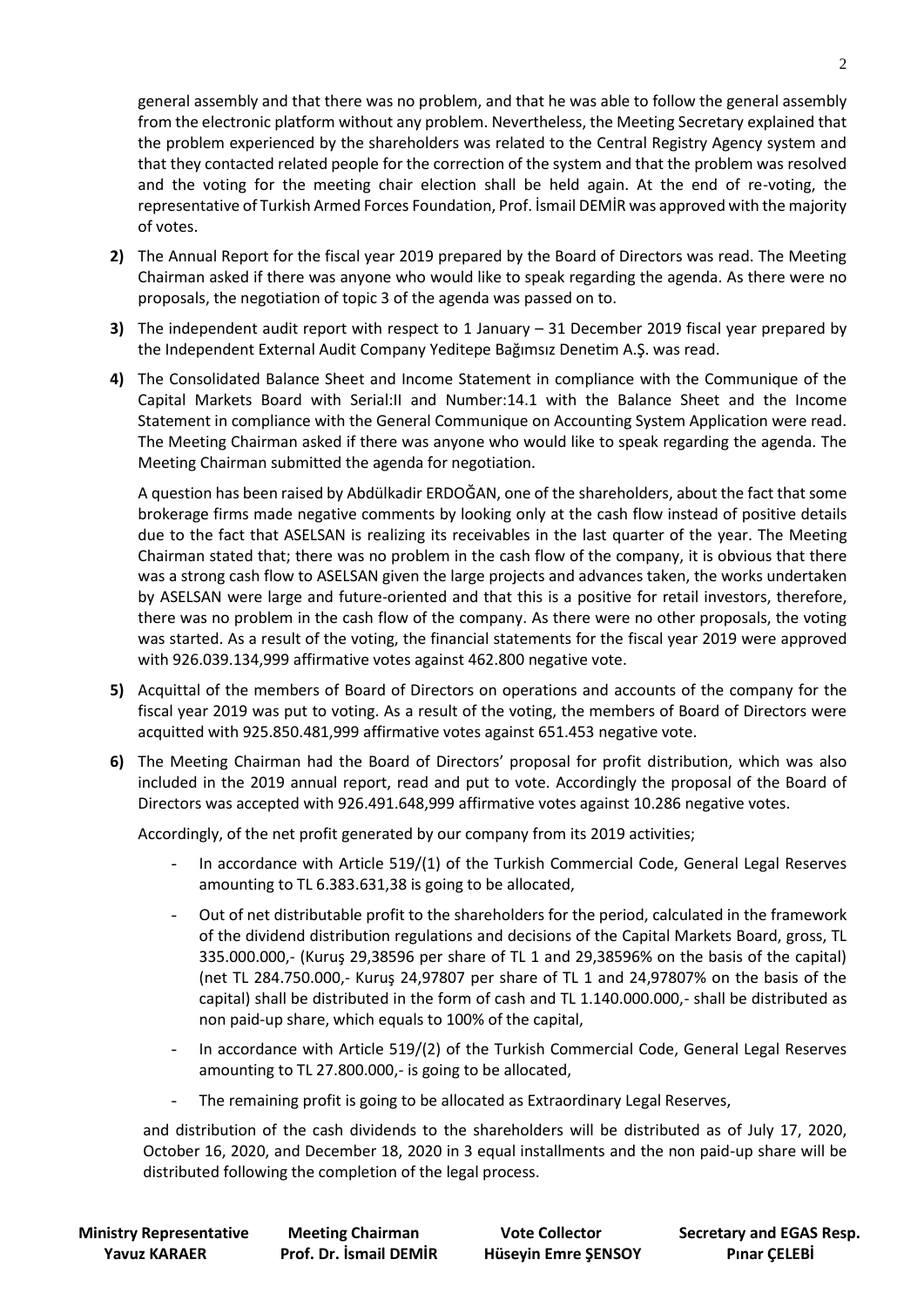**7)** Regarding the election of the members of the Board of Directors; the proposal submitted by the Turkish Armed Forces Foundation Representative was read. It was decided with 846.193.774,999 affirmative votes against 80.308.160 negative votes that Mr. Haluk GÖRGÜN, Mr. Mehmet Fatih KACIR, Mr. Alpaslan KAVAKLIOĞLU, Mr. Celal Sami TÜFEKCİ , Mr. Yavuz ÇELİK and Mr. Salih KUL would be elected to serve until the next ordinary general assembly.

Among the seven Independent Board of Member nominees, who were determined by the Board of Directors and approved by the Capital Markets Board and announced to the public in accordance with the Corporate Governance Principles; Mehmet ARIK has been rejected by the majority with 845.976.385,059 negative votes, Ercümend ARVAS has been approved with 846.183.325,999 affirmative votes, İbrahim ÖZKOL has been approved with 846.183.324,999 affirmative votes, Turan EROL has been approved with 846.183.774,999 affirmative votes, Ebru TÜMER KABADAYI has been rejected by the majority with 605.775.305.135,545 negative votes, Gökben KARAASLAN AKSOY has been rejected by the majority with 926.201.226,999 negative votes and Semih PALA has been rejected by the majority with 926.200.962,999 negative votes. Within this scope, Ercümend ARVAS, İbrahim ÖZKOL and Turan EROL, who received the highest votes, were elected to serve as Independent Members of the Board of Directors until the next ordinary general assembly.

- **8)** Regarding the remuneration appraised for the Board of Directors Members, the proposal submitted by the Turkish Armed Forces Foundation Representative was read. As a result of the voting, it was decided with 876.635.287,999 affirmative votes against 49.866.647 negative votes that the payment of monthly net TL 4.000.- (four thousand Turkish Liras) would be made to the Board of Directors Members, to be effective starting from June 2020, valid until the Ordinary General Assembly Meeting, which shall be held in 2021 where the fiscal year 2020 activities shall be discussed.
- **9)** As per the Capital Markets Board legislation, the proposal regarding the approval of the Independent External Audit Company chosen by the Board of Directors was read. As a result of the voting, it was decided with 846.029.512,999 affirmative votes against 80.472.422 negative votes that Yeditepe Bağımsız Denetim A.Ş., at the address "Fahrettin Kerim Gökay Cad. Okul Sokak No:1 Altunizade Sitesi E blok d:16 Altunizade-Üsküdar-İstanbul" , Üsküdar Tax Office's tax number is 9460222817, Maltepe Chamber of Commerce's registration number is 609033 and 0946022281700012 mersis number, which would be approved to perform the independent audit of our company for the 2020 fiscal year.
- **10)** The letter of the Board of Directors regarding the information to be given with respect to the donations made in fiscal year 2019 and the income or interest gained by the guarantees, pledges, mortgages and warranties issued in favor of third parties was read. Pursuant to this, it was stated that between the dates 01.01.2019 and 31.12.2019; the group made a donation worth of TL 550.000,-, there were no income or interest gained from third parties and no pledges, mortgages and warranties issued in favor of third parties, and TL 18.231.014,- for ASELSAN Bilkent Mikro Nano Tek. San. ve Tic. A.Ş., TL 16.626.500,- and for ASELSAN Hassas Optik San. ve Tic. A.Ş. were given as per the guarantees issued in favor of third parties within 2019.
- **11)** As per the Capital Markets regulations, the conclusion part of the report prepared by the Board of Directors was read, which was related to the comparison of the conditions of the transactions made in 2019 with the Presidency of Defense Industries (PDI) with the market conditions, since it was publicly disclosed on 25.02.2020. The conclusion part that was submitted to the information of the shareholders is given below.

"Based on the Communiqué Serial: II, No: 17.1, the ratio of the amount of the Company's transactions with PDI in the accounting period to the revenue according to the last annual financial statements announced in the public procurement in the accounting period is more than 10% of the processes leading to the prediction of its arrival; Service and liability transfers in accordance with market conditions as specified in the contracts."

**12)** As for the decisions to be taken with respect of the upper limit of the donations and aids to be provided in fiscal year 2020; the proposal submitted by the Turkish Armed Forces Foundation Representative was read. As a result of the voting, it was decided with 858.698.304,999 affirmative votes against

 **Ministry Representative Meeting Chairman Vote Collector Secretary and EGAS Resp. Yavuz KARAER Prof. Dr. İsmail DEMİR Hüseyin Emre ŞENSOY Pınar ÇELEBİ**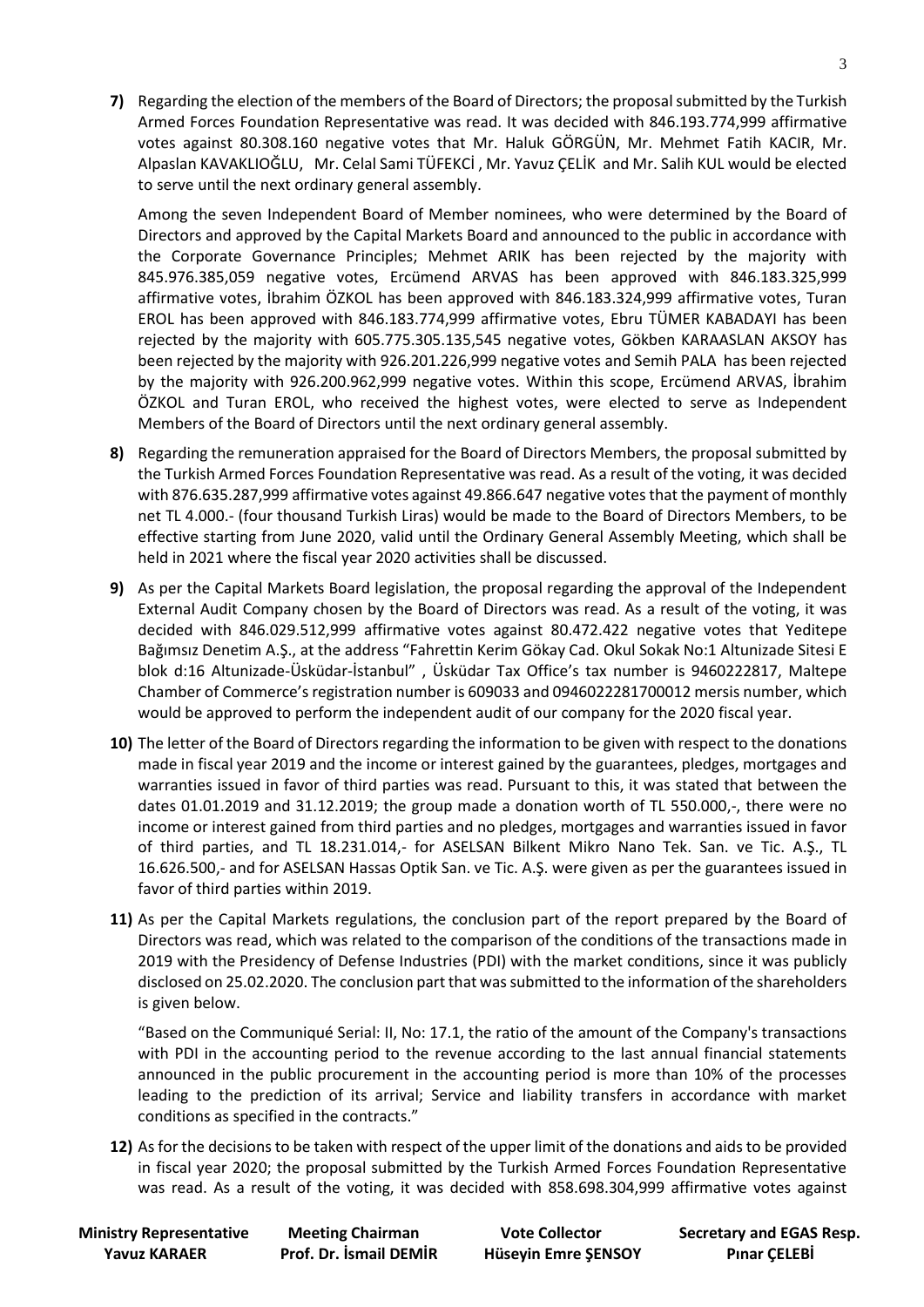67.803.630 negative votes that the company and the group companies would make donations and aid with an upper limit of total TL 15.000.000,- (Fifteen Million Turkish Liras) in 2020. The Turkish Armed Forces Foundation representative stated that one of the reasons for this high amount was that a large number of ventilation device donations made.

- **13)** As for the decisions to be taken with respect of the upper limit of the sponsorships to be made in fiscal year 2020; the proposal submitted by the Turkish Armed Forces Foundation Representative was read. As a result of the voting, it was decided with 858.698.304,999 affirmative votes against 67.803.630 negative votes that the Company would provide sponsorships with an upper limit of total TL 9.000.000,- (NineMillionTurkish Liras) in 2020.
- **14)** Board of Directors' letter regarding the subject that shareholders who have a management control, members of board of directors, managers with administrative liability and their spouses, relatives by blood or marriage up to second degree may conduct a transaction with the corporation or subsidiaries thereof which may cause a conflict of interest and compete with them, was read. The shareholders were informed that there is no authorization regarding the subject that shareholders who have a management control, members of board of directors, managers with administrative liability and their spouses, relatives by blood or marriage up to second degree may conduct a transaction with the corporation or subsidiaries thereof which may cause a conflict of interest and compete with them.
- **15)** The Meeting Chairman asked the Shareholders attending the General Assembly if they had any wishes or requests.

TAFF representative Prof. Dr. İsmail DEMİR took the floor and stated that;

"Dear shareholders and participants, I wish our 2019 Ordinary General Assembly meeting to be beneficial. May it come auspiciously to the board members who have just started their term of office, and I would like to thank those members, whose term has expired, for their services.

I would like to draw your attention to the fact that there is a little change in the management organization and that our members will continue their duties with their experiences. As we have all been following closely, ASELSAN has a remarkable growth trend especially in recent years, making us proud by advancing every year in company rankings both in our country and abroad. In 2019 company reached record sales and profitability, made very important deliveries for our country, and carried out important studies for localization / nationalization. Despite all the difficulties experienced while doing these, subcontractors have never been let down and maximum effort has been made for the continuity of the sector. In addition, due to the COVID-19 Pandemic experienced in our country together with the whole world, ASELSAN has also undertaken an important mission and prioritized the fulfillment of the needs in the field of health regardless of long working hours. With the recent developments, the strategic importance of ASELSAN, which is our crown jewel especially in defense sector, has been understood much more for our country. With the profit distribution we have just decided upon, we have once again seen that our valuable investors are with ASELSAN, just like ASELSAN has always been with them. As a result, I would like to thank the whole ASELSAN family for their devoted work, and I would like to emphasize once again my belief that their work will be carried forward with the same belief and determination. In addition, the increase of exports is a sign that ASELSAN will take larger steps for the future. I would like to state that ASELSAN will be at the forefront in the export rate in the future and we expect a performance that will make the whole country proud."

Shareholder, Murat AKBULUT, asked a question via the electronic platform regarding whether ASELSAN is working on autonomous vehicles planned to be produced in the future. Meeting Chairman stated: "These tools play a strategic role for the Presidency of Defense Industry, and in this context ASELSAN plays a major role and will continue to do so. ASELSAN has clear contributions in this process and this will continue increasingly, and while partners are known about domestic vehicles, ASELSAN will continue to develop technology in this field. There will be important works in the field of energy storage and battery at the Defense Industry Presidency and ASELSAN. The answer to this question is clear. "

 **Yavuz KARAER Prof. Dr. İsmail DEMİR Hüseyin Emre ŞENSOY Pınar ÇELEBİ**

 **Ministry Representative Meeting Chairman Vote Collector Secretary and EGAS Resp.**